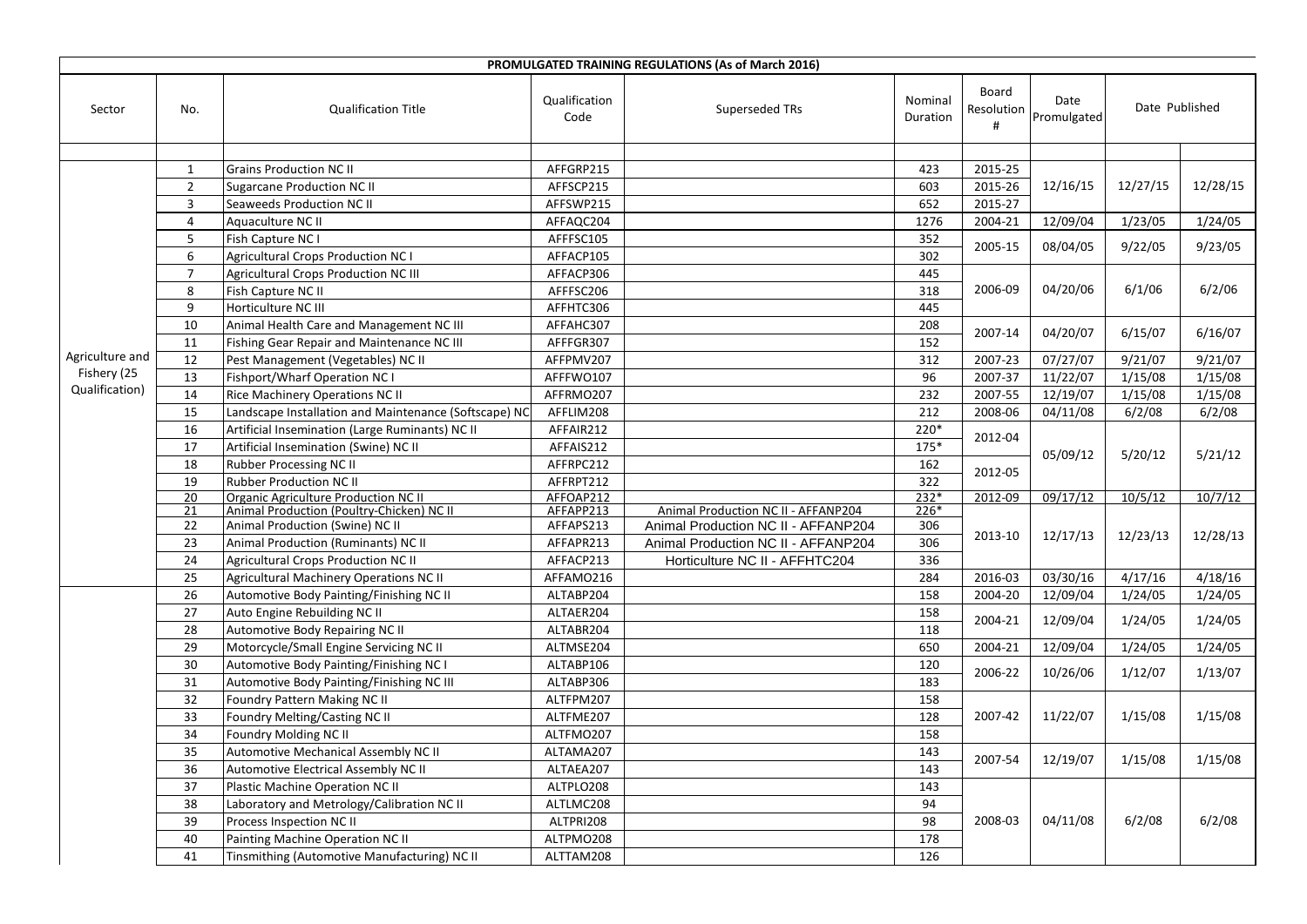| Sector                                      | No. | <b>Qualification Title</b>                    | Qualification<br>Code | Superseded TRs                         | Nominal<br>Duration | Board<br>Resolution<br># | Date<br>Promulgated | Date Published |           |
|---------------------------------------------|-----|-----------------------------------------------|-----------------------|----------------------------------------|---------------------|--------------------------|---------------------|----------------|-----------|
| Automotive and                              | 42  | Foundry Melting/Casting NC III                | ALTFME308             |                                        | 108                 |                          |                     |                |           |
| Land                                        | 43  | Foundry Molding NC III                        | ALTFMO308             |                                        | 112                 |                          |                     |                |           |
| Transportation                              | 44  | Foundry Pattern Making NC III                 | ALTFPA308             |                                        | 112                 |                          | 12/18/08            | 1/11/09        |           |
| (37)                                        | 45  | Automotive Electrical Assembly NC III         | ALTAEA308             |                                        | 240                 | 2008-36                  |                     |                | 1/12/09   |
| Qualification)                              | 46  | Automotive Mechanical Assembly NC III         | ALTAMA308             |                                        | 480                 |                          |                     |                |           |
|                                             | 47  | <b>Heat Treatment NC II</b>                   | ALTHET208             |                                        | 88                  |                          |                     |                |           |
|                                             | 48  | Plastic Machine Operation NC III              | ALTPLO308             |                                        | 145                 |                          |                     |                |           |
|                                             | 49  | Process Inspection NC III                     | ALTPRI309             |                                        | 85                  |                          |                     |                |           |
|                                             | 50  | Automotive Wiring Harness Assembly NC II      | ALTWHA209             |                                        | 134                 |                          |                     |                |           |
|                                             | 51  | Laboratory and Metrology/Calibration NC III   | ALTLMC309             |                                        | 96                  |                          |                     | 3/29/09        |           |
|                                             | 52  | Moldmaking NC II                              | ALTMMK209             |                                        | 106                 | 2009-06                  | 03/16/09            |                | 3/30/09   |
|                                             | 53  | Metal Stamping NC II                          | ALTMST209             |                                        | 294                 |                          |                     |                |           |
|                                             | 54  | Forging NC II                                 | ALTFRG209             |                                        | 106                 |                          |                     |                |           |
|                                             | 55  | Forging NC III                                | ALTFRG309             |                                        | 112                 |                          |                     |                |           |
|                                             | 56  | Driving NC II                                 | ALTDRV204             |                                        | 118                 | 2004-20                  | 12/09/04            | 1/23/05        | 1/24/05   |
|                                             | 57  | Driving (Passenger Bus/Straight Truck) NC III | ALTDRB311             |                                        | 122                 | 2011-01                  |                     |                |           |
|                                             | 58  | Driving (Articulated Vehicle) NC III          | ALTDRA311             |                                        | 108                 |                          | 01/14/11            | 2/3/11         | 2/6/11    |
|                                             | 59  | <b>Automotive Servicing NC I</b>              | ALTATS113             |                                        | 156                 |                          |                     |                |           |
|                                             | 60  | Automotive Servicing NC II                    | ALTATS213             |                                        | 676                 | 2013-11                  | 12/17/13            | 12/23/13       |           |
|                                             | 61  | Automotive Servicing NC III                   | ALTATS313             |                                        | 596*                |                          |                     |                | 12/28/13  |
|                                             | 62  | Automotive Servicing NC IV                    | ALTATS413             |                                        | 804                 |                          |                     |                |           |
| Chemicals /<br>Plastics /<br>Petrochemicals | 63  | <b>Chemical Process Operations NC III</b>     | CPPCPO316             |                                        | 300                 | 2016-06                  | 03/30/16            | 4/17/16        | 4/18/16   |
|                                             | 64  | Carpentry NC II                               | CONROC205             |                                        | 162                 | 2005-03                  | 03/18/05            | 4/30/05        | 05/02/05  |
|                                             | 65  | Masonry NC II                                 | CONMAS205             |                                        | 258                 |                          |                     |                |           |
|                                             | 66  | Carpentry NC III                              | CONFIC306             |                                        | 364                 |                          |                     |                |           |
|                                             | 67  | Masonry NC I                                  | CONMAS106             |                                        | 104                 | 2006-09                  | 04/20/06            | 6/1/06         | 6/2/06    |
|                                             | 68  | Masonry NC III                                | CONMAS306             |                                        | 364                 |                          |                     |                |           |
|                                             | 69  | <b>Construction Painting NC II</b>            | CONCOP215             | Construction Painting NC II- CONCOP206 | 178                 | 2015-07                  | 06/16/15            | 7/17/15        | 7/19/15   |
|                                             | 70  | <b>Construction Painting NC III</b>           | CONCOP306             |                                        | 202                 | 2006-22                  | 10/26/06            | 1/12/2007      | 1/13/2007 |
|                                             | 71  | Heavy Equipment Servicing (Mechanical) NC II  | CONHEM206             |                                        | 362                 | 2006-28                  | 12/14/06            | 1/10/07        | 1/11/07   |
|                                             | 72  | Heavy Equipment Operation (Bulldozer) NC II   | CONBUL207             |                                        | 156                 |                          |                     |                |           |
|                                             | 73  | HEO (Crawler Crane) NC II                     | CONCC0207             |                                        | 156                 |                          |                     |                |           |
|                                             | 74  | HEO (Forklift) NC II                          | CONFOR207             |                                        | 156                 |                          |                     |                |           |
|                                             | 75  | HEO (Hydraulic Excavator) NC II               | CONHEO207             |                                        | 156                 |                          |                     |                |           |
|                                             | 76  | HEO (Motor Grader) NC II                      | CONMGO207             |                                        | 156                 | 2007-20                  | 07/27/07            | 9/21/07        | 9/21/07   |
|                                             | 77  | HEO (Rough Terrain Crane) NC II               | CONRTC207             |                                        | 156                 |                          |                     |                |           |
|                                             | 78  | HEO (Tower Crane) NC II                       | CONTCO207             |                                        | 156                 |                          |                     |                |           |
|                                             | 79  | HEO (Truck Mounted Crane) NC II               | CONTMC207             |                                        | 156                 |                          |                     |                |           |
|                                             | 80  | HEO (Wheel Loader) NC II                      | CONWLO207             |                                        | 156                 |                          |                     |                |           |
|                                             | 81  | Scaffold Erection NC II                       | CONSCA207             |                                        | 162                 | $2007-21$                | <u>ا 17/27/07</u>   | 9/21/07        | 9/21/07   |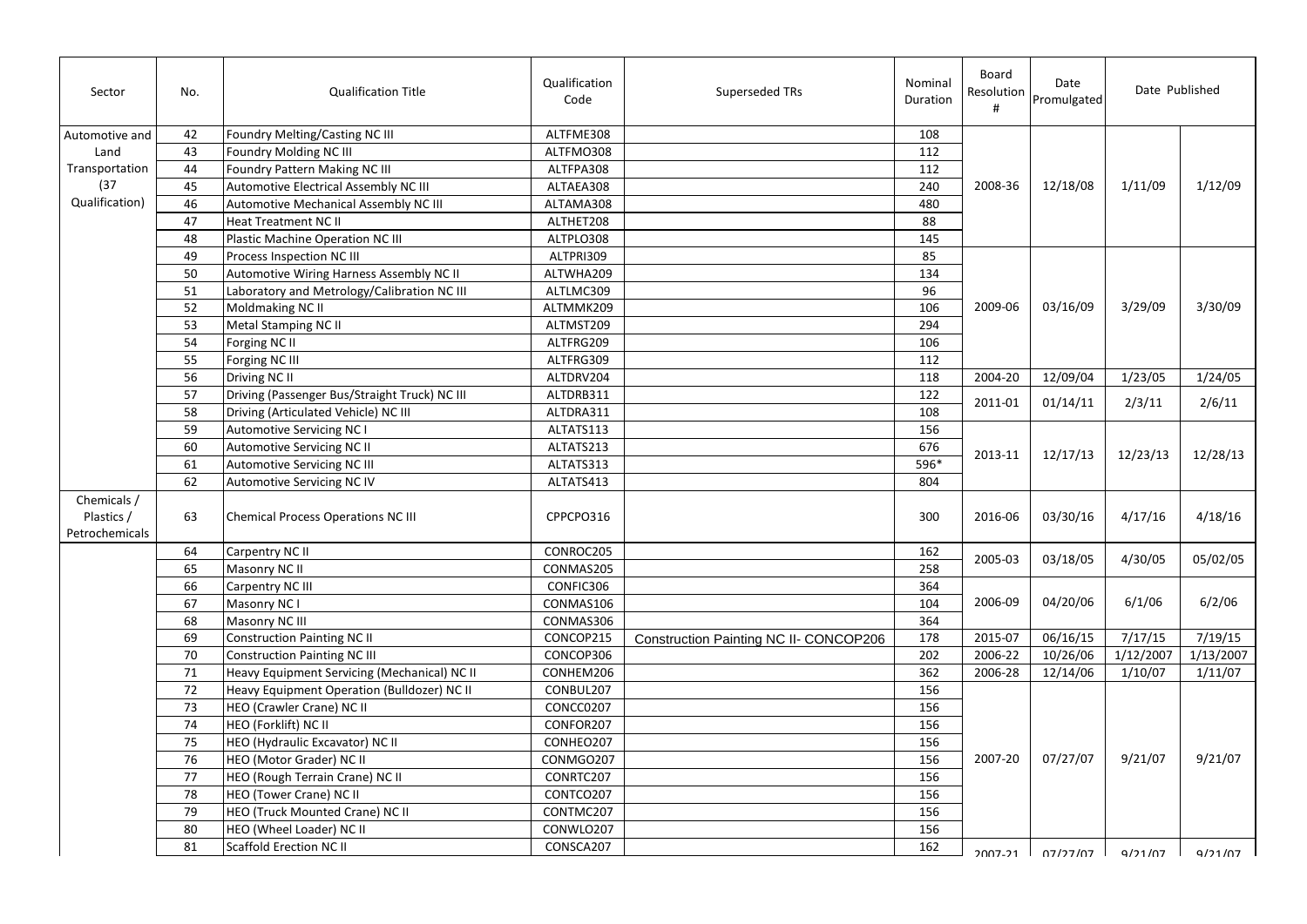| Sector                            | No. | <b>Qualification Title</b>                              | Qualification<br>Code | Superseded TRs                            | Nominal<br>Duration | Board<br>Resolution<br># | Date<br>Promulgated | Date Published |            |
|-----------------------------------|-----|---------------------------------------------------------|-----------------------|-------------------------------------------|---------------------|--------------------------|---------------------|----------------|------------|
|                                   | 82  | Tile Setting NC II                                      | CONTIL207             |                                           | 82                  |                          |                     | 77 Z I J V     | 77 Z I / V |
|                                   | 83  | HEO (Articulated Off-Higway Dump Truck) NC II           | CONART207             |                                           | $\overline{122}$    |                          |                     |                |            |
|                                   | 84  | HEO (Concrete Pump) NC II                               | CONCOP207             |                                           | 122                 |                          |                     |                |            |
| Construction (43                  | 85  | HEO (Paver) NC II                                       | CONPAV207             |                                           | 122                 |                          |                     |                |            |
| Qualification)                    | 86  | <b>Rigging NC I</b>                                     | CONRGG107             |                                           | 116                 | 2007-39                  | 11/22/07            | 1/15/08        | 1/15/08    |
|                                   | 87  | HEO (Rigid Off-Highway Dump Truck) NC II                | CONRIG207             |                                           | 162                 |                          |                     |                |            |
|                                   | 88  | HEO (Road Roller) NC II                                 | CONRRO207             |                                           | 162                 |                          |                     |                |            |
|                                   | 89  | HEO (Transit Mixer) NC II                               | CONTMO207             |                                           | 122                 |                          |                     |                |            |
|                                   | 90  | HEO (Rigid On-Highway Dump Truck) NC II                 | CONROH207             |                                           | 122                 |                          |                     |                |            |
|                                   | 91  | HEO (Backhoe Loader) NC II                              | CONBLO207             |                                           | 122                 |                          |                     |                |            |
|                                   | 92  | HEO (Gantry Crane) NC II                                | CONGCO207             |                                           | 106                 | 2007-57                  | 12/19/07            | 1/15/08        | 1/15/08    |
|                                   | 93  | HEO (Container Stacker) NC II                           | CONCSO207             |                                           | 122                 |                          |                     |                |            |
|                                   | 94  | HEO (Screed) NC I                                       | CONSCR107             |                                           | 100                 |                          |                     |                |            |
|                                   | 95  | <b>Structural Erection NC II</b>                        | CONSSW208             |                                           | 162                 |                          |                     |                |            |
|                                   | 96  | Pipefitting NC II                                       | CONPIP208             |                                           | 202                 | 2008-05                  | 04/11/08            | 6/2/08         | 6/2/08     |
|                                   | 97  | <b>Technical Drafting NC II</b>                         | CONTEC210             |                                           | 206*                | 2010-03                  | 04/08/10            | 5/13/10        | 5/14/10    |
|                                   | 98  | Plumbing NC I                                           | CONPLM114             | Plumbing NC I- CONPLM106                  | 168                 |                          |                     |                |            |
|                                   | 99  | Plumbing NC II                                          | CONPLM214             | Plumbing NC II- CONPLM205                 | 202                 | 2014-06                  | 10/01/14            | 10/22/14       | 10/25/14   |
|                                   | 100 | Plumbing NC III                                         | CONPLM314             | Plumbing NC III - CONPLM306               | 248                 |                          |                     |                |            |
|                                   | 101 | PV System Design NC III                                 | CONPVD308             |                                           | 148                 |                          |                     |                |            |
|                                   | 102 | PV Systems Installation NC II                           | CONPVI208             |                                           | 284                 | 2008-33                  | 12/18/08            | 1/11/09        | 1/12/09    |
|                                   | 103 | PV Systems Servicing NC III                             | CONPVS308             |                                           | 158                 |                          |                     |                |            |
|                                   | 104 | Construction Lift Passenger/Material Elevator Operatior | CONLPO212             |                                           | 60                  | 2012-06                  |                     |                |            |
|                                   | 105 | System Formworks Installation NC II                     | CONSFI212             |                                           | 116                 |                          | 05/09/12            | 5/20/12        | 5/21/12    |
|                                   | 106 | Reinforcing Steel Works NC II                           | CONRSW213             |                                           | 162                 | 2013-12                  | 12/17/13            | 12/23/13       | 12/28/13   |
| Decorative                        | 107 | Jewelry Making (Fine Jewelry) NC II                     | DCRJMF210             |                                           | 842                 |                          |                     |                |            |
| Crafts (2                         | 108 | Jewelry Making (Fine Jewelry) NC III                    | DCRJMF310             |                                           | 1,964               | 2010-17                  | 11/25/10            | 12/12/10       | 12/13/10   |
|                                   | 109 | Instrumentation and Control Servicing NC II             | ELCICS206             |                                           | 238                 |                          |                     |                |            |
|                                   | 110 | Instrumentation and Control Servicing NC III            | ELCICS306             |                                           | 176                 |                          |                     |                |            |
|                                   | 111 | Instrumentation and Control Servicing NC IV             | ELCICS406             |                                           | 170                 | 2006-28                  | 12/14/06            | 1/10/07        | 1/11/07    |
|                                   | 112 | Consumer Electronics Servicing NC III                   | ELCCES306             |                                           | 176                 |                          |                     |                |            |
|                                   | 113 | Consumer Electronics Servicing NC IV                    | ELCCES406             |                                           | 176                 |                          |                     |                |            |
|                                   | 114 | Mechatronics Servicing NC II                            | ELCMEC215             | Mechatronics Servicing NC II - ELCMEC206  | 158                 | 2015-08                  |                     |                |            |
|                                   | 115 | Mechatronics Servicing NC III                           | ELCMEC315             | Mechatronics Servicing NC III - ELCMEC306 | 196                 | 2015-09                  | 06/16/15            | 7/17/2015      | 7/19/2015  |
|                                   | 116 | Mechatronics Servicing NC IV                            | ELCMEC415             | Mechatronics Servicing NC IV - ELCMEC406  | 200                 | 2015-18                  | 12/16/15            | 12/27/15       | 12/28/15   |
| Electrical and<br>Electronics (18 | 117 | Computer Systems Servicing NC II                        | ELCCSS213             |                                           | 280                 |                          |                     |                |            |
|                                   | 118 | Electronics Products Assembly and Servicing NC II       | ELCEPA213             |                                           | 260                 | 2013-13                  | 12/17/13            | 12/23/13       | 12/28/13   |
| Qualificaiton)                    | 119 | Elecronics Back-End Operation NC II                     | ELCEBO215             |                                           | 80                  |                          |                     |                |            |
|                                   | 120 | Elecronics Front-of-Line Operation NC II                | ELCEFO215             |                                           | 80                  |                          |                     |                |            |
|                                   | 121 | Semiconductor Back-End Operation NC II                  | ELCSBO215             |                                           | 80                  |                          |                     |                |            |
|                                   | 122 | Semiconductor Front-of-Line Operation NC II             | ELCSFO215             |                                           | 80                  | 2015-21                  | 12/16/15            | 12/27/15       | 12/28/15   |
|                                   | 123 | Hard Disk Drive (HDD) Front-of-line Operation NC II     | ELCHFO215             |                                           | 80                  |                          |                     |                |            |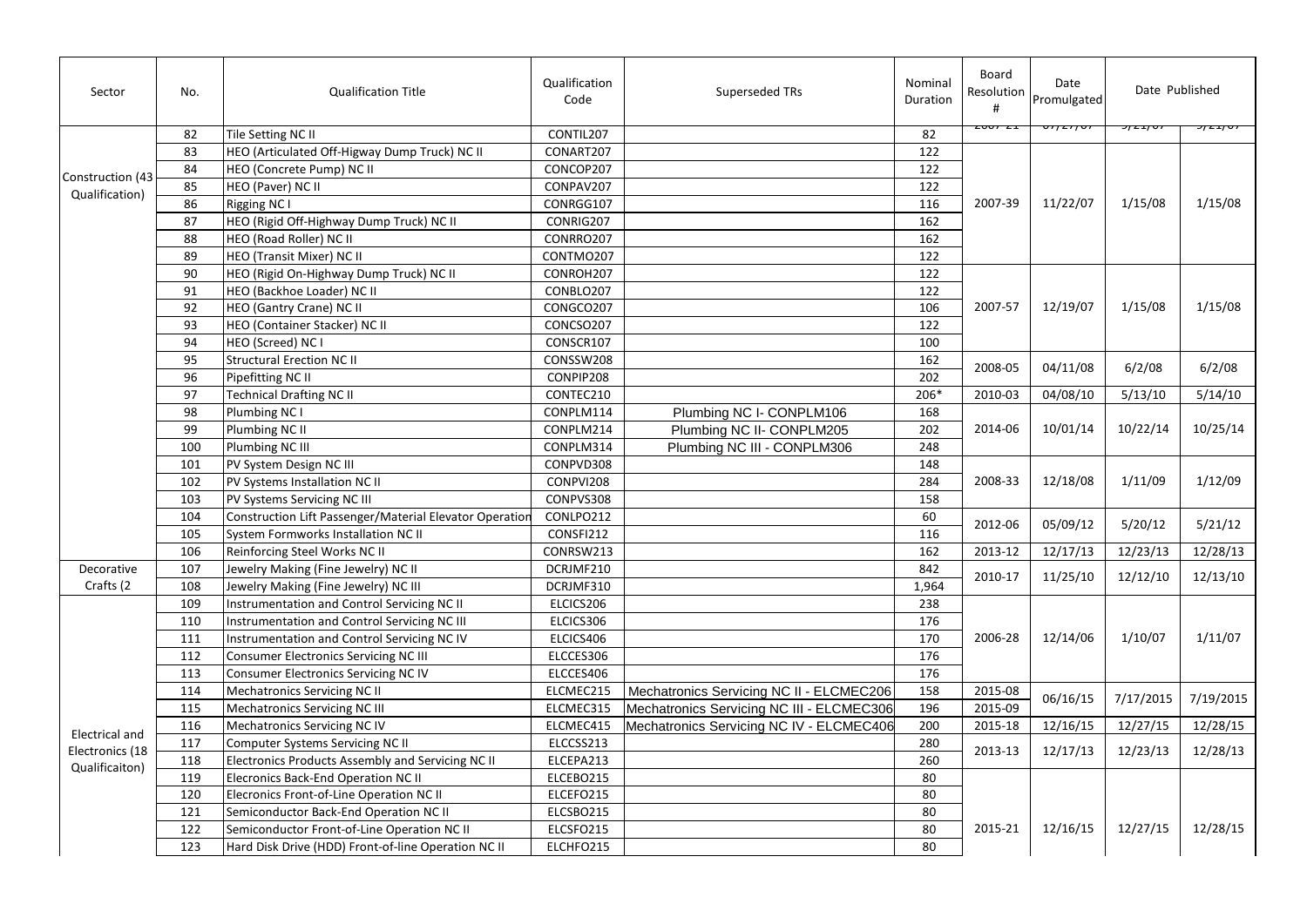| Sector                                           | No. | <b>Qualification Title</b>                              | Qualification<br>Code | Superseded TRs                                     | Nominal<br><b>Duration</b> | Board<br>Resolution<br># | Date<br>Promulgated | Date Published |          |
|--------------------------------------------------|-----|---------------------------------------------------------|-----------------------|----------------------------------------------------|----------------------------|--------------------------|---------------------|----------------|----------|
|                                                  | 124 | Electrical Installation and Maintenance NC II           | ELCEIM215             | trical Installation and Maintenance NC II - CONEIN | 196                        |                          |                     |                |          |
|                                                  | 125 | Electrical Installation and Maintenance NC III          | ELCEIM315             | rical Installation and Maintenance NC III - CONEIN | 160                        |                          |                     |                |          |
|                                                  | 126 | Electrical Installation and Maintenance NC IV           | CONEIM408             |                                                    | 516                        | 2008-22                  | 9/19/08             | 10/20/08       | 10/20/08 |
| Footwear &<br>Leathergoods (1<br>Qualificaition) | 127 | Footwear Making NC II                                   | FLGFWM204             |                                                    | 682                        | 2004-20                  | 12/9/04             | 1/23/05        | 1/24/05  |
| Furniture and<br>Fixtures (1<br>Qualificaition)  | 128 | Furniture Making (Finishing) NC II                      | FURFIN207             |                                                    | 212                        | 2007-62                  | 12/19/07            | 1/15/08        | 1/15/08  |
| Garments (3                                      | 129 | Dressmaking NC II                                       | GRMDRM205             |                                                    | 275                        | 2005-03                  | 03/18/05            | 4/30/05        | 5/2/05   |
| Qualificaition)                                  | 130 | Tailoring NC II                                         | GRMTLR205             |                                                    | 275                        |                          |                     |                |          |
|                                                  | 131 | Fashion Design (Apparel) NC III                         | GRMFAD311             |                                                    | 397                        | 2011-11                  | 10/07/11            | 11/6/11        | 11/7/11  |
|                                                  | 132 | Health Care Services NC II                              | HHCHCS205             |                                                    | 996                        | 2005-15                  | 08/04/05            | 9/23/05        | 9/24/05  |
|                                                  | 133 | Hilot (Wellness Massage) NC II                          | HHCHIL208             |                                                    | 120                        | 2008-19                  | 8/29/08             | 11/24/08       | 11/24/08 |
|                                                  | 134 | <b>Pharmacy Services NC III</b>                         | HHCPHA315             | Pharmacy Services NC II - HHCPHA208                | 1048                       | 2015-16                  | 12/16/15            | 12/27/15       | 12/28/15 |
|                                                  | 135 | <b>Biomedical Equipment Services NC II</b>              | SOCBES206             |                                                    | 960                        | 2006-09                  | 04/20/06            | 6/1/06         | 6/2/06   |
|                                                  | 136 | Massage Therapy NC II                                   | HHCMAT206             |                                                    | 560                        |                          |                     |                |          |
|                                                  | 137 | <b>Emergency Medical Services NC II</b>                 | HHCEMS213             |                                                    | 280                        | 2013-16                  | 12/17/13            | 12/23/13       | 12/28/13 |
| Human Health /<br>Health Care (14                | 138 | Barangay Health Services NC II                          | HHCBHS206             |                                                    | 560                        | 2006-28                  | 12/14/06            | 1/10/07        | 1/11/07  |
| Qualificaition)                                  | 139 | Caregiving NC II                                        | HHCCGV207             |                                                    | 786                        | 2007-01                  | 01/16/07            | 2/13/07        | 2/17/07  |
|                                                  | 140 | Ophthalmic Lens Services NC II                          | SOCOLS207             |                                                    | 254                        | 2007-59                  | 12/19/07            | 1/15/08        | 1/15/08  |
|                                                  | 141 | Dental Laboratory Technology Services NC I              | HHCDLT108             |                                                    | 976                        | 2008-04                  | 04/11/08            | 6/2/08         | 6/2/08   |
|                                                  | 142 | Dental Laboratory Technology Services (Fixed Dentures,  | HHCDSF210             |                                                    | 808                        | 2010-01                  | 04/08/10            | 5/13/10        | 5/14/10  |
|                                                  | 143 | Dental Laboratory Technology Services (Removable Den    | HHCDSR210             |                                                    | 1446                       |                          |                     |                |          |
|                                                  | 144 | Dental Hygiene NC IV                                    | HHCDHY410             |                                                    | 3499                       | 2010-02                  | 04/08/10            | 5/13/10        | 5/14/10  |
|                                                  | 145 | Dental Technology NC IV                                 | HHCDTK410             |                                                    | 4555                       |                          |                     |                |          |
| neating,                                         | 146 | Land-based Transport Refrigeration Servicing NC II      | HVCTRS215             |                                                    | 540                        | 2015-19                  | 12/16/15            | 12/27/15       | 12/28/15 |
| Ventilation,                                     | 147 | Ice Plant Refrigeration Servicing NC III                | HVCIPR306             |                                                    | 672                        | 2006-28                  | 12/14/2006          | 1/10/08        | 1/12/08  |
| Airconditioning<br>and                           | 148 | Air Duct Servicing NC II                                | HVCADS206             |                                                    | 596                        |                          |                     |                |          |
| Refrigeration (5                                 | 149 | RAC Servicing (DomRAC) NC II                            | HVCWAC211             |                                                    | 480                        | 2011-12                  | 10/07/11            | 11/6/11        | 11/7/11  |
| <u> Auglificaition)</u>                          | 150 | RAC Servicing (PACU-CRE) NC III                         | HVCPCR312             |                                                    | 226                        | 2012-11                  | 09/17/12            | 10/5/12        | 10/7/12  |
|                                                  | 151 | Contact Center Services NC II                           | ICTCCS214             |                                                    | 144                        | 2014-10                  | 10/01/14            | 10/22/14       | 10/25/14 |
|                                                  | 152 | <b>Medical Transcription NC II</b>                      | ICTMDT206             |                                                    | 396                        | 2006-24                  | 10/26/06            | 1/25/07        | 1/26/07  |
|                                                  | 153 | 2D Animation NC III                                     | ICTA2D307             |                                                    | 840                        |                          |                     |                |          |
|                                                  | 154 | <b>3D Animation NC III</b>                              | ICTA3D307             |                                                    | 1040                       | 2007-22                  | 07/27/07            | 9/21/07        | 9/21/07  |
|                                                  | 155 | Animation NC II                                         | ICTANM207             |                                                    | 516                        |                          |                     |                |          |
|                                                  | 156 | Cable TV Installation NC II                             | ICTCTV207             |                                                    | 362                        | 2007-40                  | 11/22/07            | 1/15/08        | 1/15/08  |
|                                                  | 157 | Cable TV Operation and Maintenance NC III               | ICTCTV307             |                                                    | 692                        | 2007-60                  | 12/19/07            | 1/15/08        | 1/15/08  |
| Information and                                  | 158 | Visual Graphic Design NC III                            | ICTVGD307             |                                                    | 487                        | 2007-58                  | 12/19/07            | 1/15/08        | 1/15/08  |
| Communication                                    | 159 | Broadband Installation (Fixed Wireless Systems) NC II   | ICTBBI208             |                                                    | 116                        | 2008-20                  | 08/29/08            | 10/20/08       | 10/20/08 |
| Technology (18                                   | 160 | Telecom OSP and Subscriber Line Installation (Copper Ca | ICTTFO211             |                                                    | 480                        | $2011 - 10$              | 10/07/11            | 11/6/11        | 11/7/11  |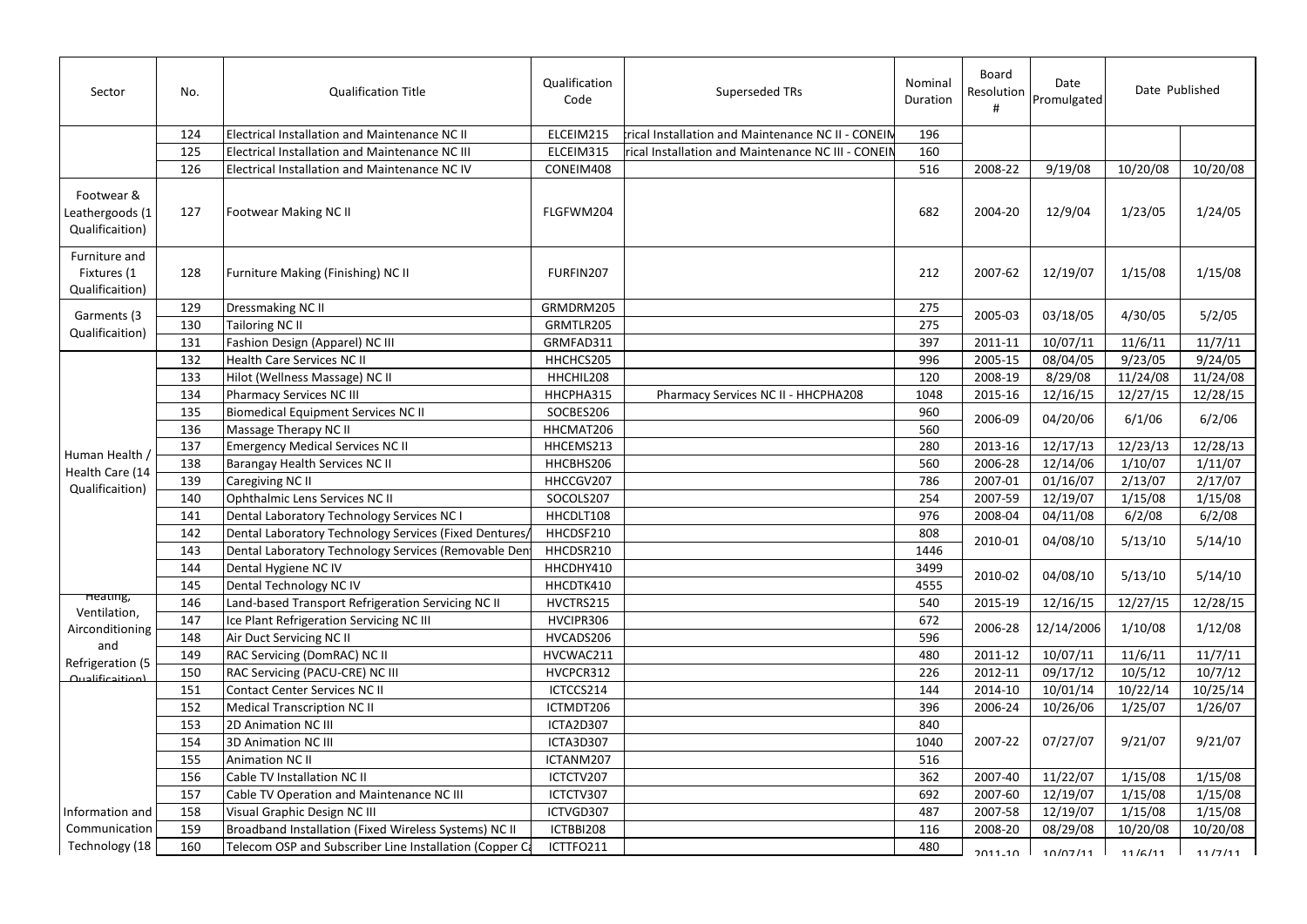| Sector                          | No. | <b>Qualification Title</b>                         | Qualification<br>Code | Superseded TRs                               | Nominal<br>Duration | Board<br>Resolution<br># | Date<br>Promulgated | Date Published<br>ェエノ ロノ エエ<br>-- <i>111</i> -- |          |
|---------------------------------|-----|----------------------------------------------------|-----------------------|----------------------------------------------|---------------------|--------------------------|---------------------|-------------------------------------------------|----------|
| Qualificaition)                 | 161 | Telecom OSP Installation (Fiber Optic Cable) NC II | ICTTCC211             |                                              | 320                 |                          |                     |                                                 |          |
|                                 | 162 | 2D Game Art Development NC III                     | ICT2GA312             |                                              | 1134                | 2012-03                  | 05/09/12            | 5/20/12                                         | 5/21/12  |
|                                 | 163 | 3D Game Art Development NC III                     | ICT3GA312             |                                              | 1364                | 2012-10                  | 09/17/12            | 10/5/12                                         | 10/7/12  |
|                                 | 164 | Game Programming NC III                            | ICTGPR312             |                                              | 1234                |                          |                     |                                                 |          |
|                                 | 165 | Programming (.Net Technology) NC III               | ICTPRN313             |                                              | 552                 |                          |                     |                                                 |          |
|                                 | 166 | Programming (Java) NC III                          | ICTPRJ313             |                                              | 240                 | 2013-14                  | 12/17/13            | 12/23/13                                        | 12/28/13 |
|                                 | 167 | Programming (Oracle Database) NC III               | ICTPRO313             |                                              | 240                 |                          |                     |                                                 |          |
|                                 | 168 | Medical Coding and Claims Processing NC III        | ICTMCC315             | Medical Coding and Billing NC II - ICTMCB212 | 210                 | 2015-04                  | 06/16/15            | 7/17/15                                         | 7/19/15  |
| Logistics (1<br>Qualificaition) | 169 | Warehousing Services NC II                         | LOGWHS215             |                                              | 202                 | 2015-24                  | 12/16/15            | 12/27/15                                        | 12/28/15 |
|                                 | 170 | Marine Electricity NC II                           | MTMMEL208             |                                              | 342                 | 2008-23                  | 09/19/08            | 10/20/08                                        | 10/20/08 |
| Maritime (3<br>Qualificaition)  | 171 | Ship's Catering Services NC I                      | MTMSCS113             |                                              | 50                  | 2013-03                  | 05/17/13            | 7/5/13                                          | 7/6/13   |
|                                 | 172 | Ships' Catering NC III (Ships' Cooks)              | MTMSCC314             | NC II - MTMSCS213 Ship's Catering Service    | 160                 | 2014-07                  | 10/01/14            | 10/22/14                                        | 10/25/14 |
|                                 | 173 | Machining NC II                                    | MEEMCG205             |                                              | 337                 | 2005-03                  | 03/18/05            | 4/30/05                                         | 5/2/05   |
|                                 | 174 | Machining NC I                                     | MEEMCG106             |                                              | 374                 |                          |                     | 6/1/06                                          | 6/2/06   |
|                                 | 175 | Machining NC III                                   | MEEMCG306             |                                              | 342                 | 2006-09                  | 04/20/06            |                                                 |          |
|                                 | 176 | Shielded Metal Arc Welding (SMAW) NC I             | MEEEAW106             |                                              | 268                 |                          |                     | 1/12/07                                         |          |
|                                 | 177 | Shielded Metal Arc Welding (SMAW) NC III           | MEEEAW306             |                                              | 120                 | 2006-22                  | 10/26/06            |                                                 | 1/13/07  |
|                                 | 178 | Shielded Metal Arc Welding (SMAW) NC IV            | MEEEAW406             |                                              | 168                 |                          |                     |                                                 |          |
|                                 | 179 | Gas Metal Arc Welding (GMAW) NC I                  | MEEMIG106             |                                              | 268                 |                          |                     |                                                 |          |
|                                 | 180 | Gas Metal Arc Welding (GMAW) NC II                 | MEEMIG206             |                                              | 268                 |                          |                     |                                                 |          |
|                                 | 181 | Gas Metal Arc Welding (GMAW) NC III                | MEEMIG306             |                                              | 148                 |                          |                     |                                                 |          |
|                                 | 182 | Flux Cored Arc Welding (FCAW) NC I                 | MEEFCW106             |                                              | 156                 |                          |                     |                                                 |          |
|                                 | 183 | Flux Cored Arc Welding (FCAW) NC II                | MEEFCW206             |                                              | 268                 |                          |                     |                                                 |          |
|                                 | 184 | Flux Cored Arc Welding (FCAW) NC III               | MEEFCW306             |                                              | 148                 |                          |                     | 1/10/07                                         |          |
|                                 | 185 | Gas Tungsten Arc Welding (GTAW) NC II              | MEETIG206             |                                              | 268                 | 2006-28                  | 12/14/06            |                                                 | 1/11/07  |
| Metals and                      | 186 | Gas Tungsten Arc Welding (GTAW) NC IV              | MEETIG406             |                                              | 294                 |                          |                     |                                                 |          |
| Engineering (28                 | 187 | Submerged Arc Welding (SAW) NC I                   | MEESAW106             |                                              | 124                 |                          |                     |                                                 |          |
| Qualificaition)                 | 188 | Submerged Arc Welding (SAW) NC II                  | MEESAW206             |                                              | 194                 |                          |                     |                                                 |          |
|                                 | 189 | Gas Welding NC I                                   | MEEGSW106             |                                              | 156                 |                          |                     |                                                 |          |
|                                 | 190 | Gas Welding NC II                                  | MEEGSW206             |                                              | 312                 |                          |                     |                                                 |          |
|                                 | 191 | Shielded Metal Arc Welding (SMAW) NC II            | MEEEAW206             |                                              | 268                 | 2006-29                  | 12/14/06            | 1/10/07                                         | 1/11/07  |
|                                 | 192 | <b>Mechanical Drafting NC I</b>                    | MEEDFT108             |                                              | 218                 |                          |                     |                                                 |          |
|                                 | 193 | Plant Maintenance NC I                             | MEEPMM108             |                                              | 358                 |                          |                     |                                                 |          |
|                                 | 194 | Press Machine Operation NC I                       | MEEPMO108             |                                              | 294                 | 2008-13                  | 05/21/08            | 6/22/08                                         | 6/23/08  |
|                                 | 195 | Tool and Die Making NC II                          | MEETDM208             |                                              | 598                 |                          |                     |                                                 |          |
|                                 | 196 | CNC Lathe Machine Operation NC II                  | MEECLO209             |                                              | 236                 |                          |                     |                                                 |          |
|                                 | 197 | CNC Lathe Machine Operation NC III                 | MEECLO309             |                                              | 234                 |                          |                     |                                                 |          |
|                                 | 198 | <b>CNC Milling Machine Operation NC II</b>         | MEECMO209             |                                              | 236                 | 2009-09                  | 07/13/09            | 7/31/09                                         | 8/2/09   |
|                                 | 199 | CNC Milling Machine Operation NC III               | MEECMO309             |                                              | 234                 |                          |                     |                                                 |          |
|                                 | 200 | CAD/CAM Operation NC III                           | MEECCO309             |                                              | 234                 |                          |                     |                                                 |          |
|                                 | 201 | Food Processing NC II                              | PFBFOP215             | Food Processing NC II- PFBFOP205             | 552                 | 2015-06                  | 06/16/15            | 7/17/15                                         | 7/19/15  |
|                                 |     |                                                    |                       |                                              |                     |                          |                     |                                                 |          |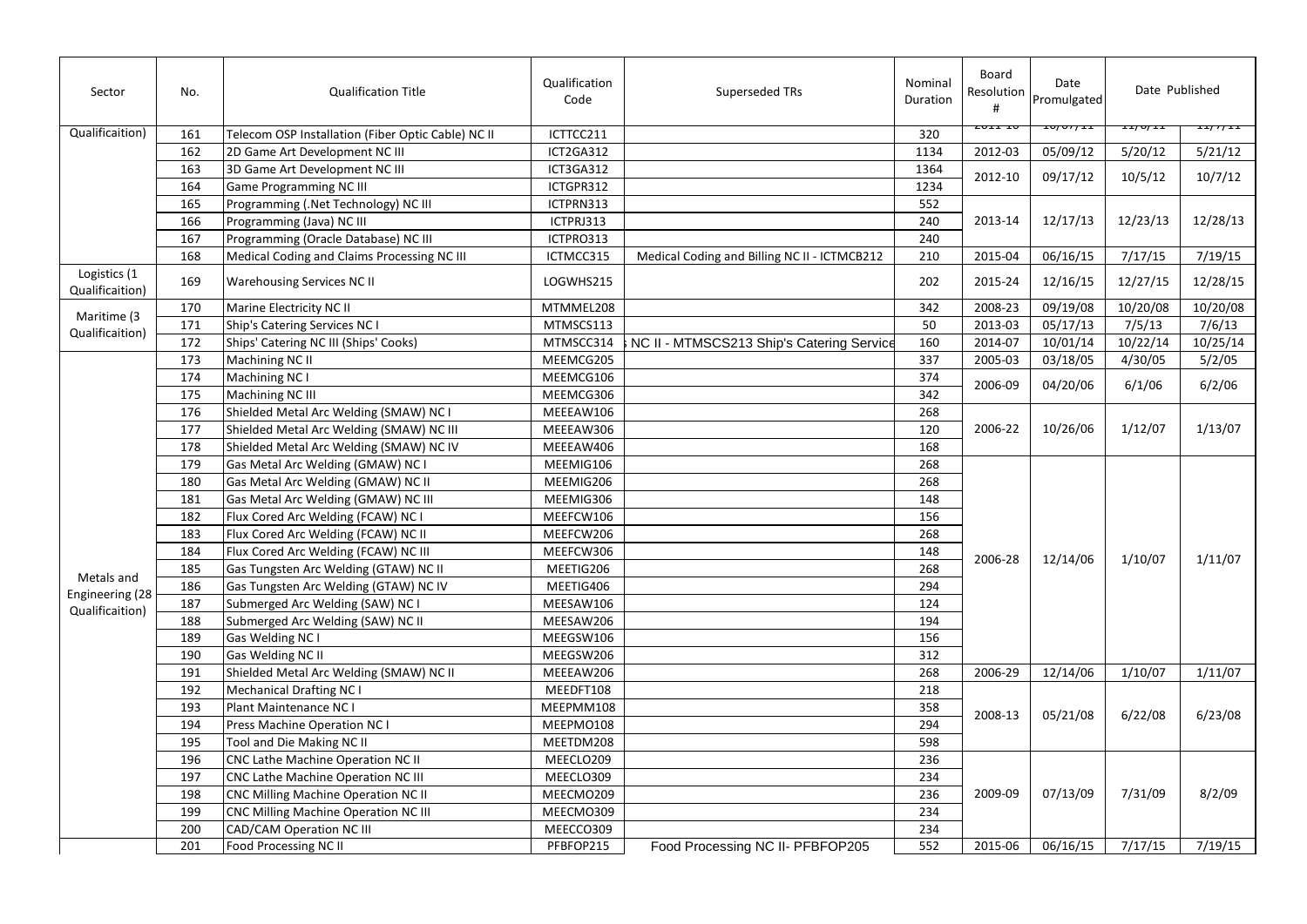| Sector                             | No. | <b>Qualification Title</b>                   | Qualification<br>Code | Superseded TRs                             | Nominal<br>Duration | Board<br>Resolution<br># | Date<br>Promulgated | Date Published                  |          |
|------------------------------------|-----|----------------------------------------------|-----------------------|--------------------------------------------|---------------------|--------------------------|---------------------|---------------------------------|----------|
|                                    | 202 | Fish Products Packaging NC II                | PFBFPP207             |                                            | 152                 | 2007-24                  | 07/27/07            | 9/21/07                         | 9/21/07  |
| Processed Food                     | 203 | Food Processing NC I                         | PFBFOP107             |                                            | 480                 |                          |                     |                                 |          |
| & Beverages (7                     | 204 | Food Processing NC III                       | PFBFPP307             |                                            | 900                 | 2007-56                  | 12/19/07            | 1/15/08                         | 1/15/08  |
| Qualificaition)                    | 205 | Slaughtering Operations (Large Animal) NC II | PFBSLL216             | Slaughtering Operations NC II-PFBSLO206    | 360                 | 2016-07                  |                     |                                 |          |
|                                    | 206 | Slaughtering Operations (Swine) NC II        | PFBSLS216             | Slaughtering Operations NC II-PFBSLO206    | 280                 | 2016-08                  | 03/30/16            | 4/17/16                         | 4/18/16  |
|                                    | 207 | Food Processing NC IV                        | PFBFOP407             |                                            | 576                 | 2007-56                  | 12/19/07            | 1/15/08                         | 1/15/08  |
| Pyrotechnics (1<br>Qualificaition) | 208 | Pyrotechnics NC II                           | PYRPYT205             |                                            | 242                 | 2005-10                  | 05/19/05            | 8/6/05                          | 8/7/05   |
|                                    |     | Personal Care                                |                       |                                            |                     |                          |                     |                                 |          |
|                                    | 209 | Hairdressing NC II                           | SOCHDR210             |                                            | 656                 |                          |                     |                                 |          |
|                                    | 210 | Hairdressing NC III                          | SOCHDR310             |                                            | 638*                | 2010-18                  | 11/25/10            | 12/12/10                        | 12/13/10 |
|                                    | 211 | Beauty Care NC II                            | SOCBEC205             |                                            | 1098                |                          |                     |                                 |          |
|                                    | 212 | <b>Beauty Care NC III</b>                    | SOCBEC305             |                                            | 398                 | 2005-15                  | 08/04/05            | 9/23/05                         | 9/24/05  |
|                                    | 213 | <b>Barbering NC II</b>                       | SOCBRB210             |                                            | 656*                | 2010-18                  | 11/25/10            | 12/12/10                        | 12/13/10 |
|                                    | 214 | Beauty Care Services (Nail Care) NC II       | SOCBCN211             |                                            | 396                 |                          | 10/07/11            |                                 | 11/7/11  |
|                                    | 215 | Beauty Care Services (Nail Care) NC III      | SOCBCN311             |                                            | 348                 | 2011-15                  |                     | 11/6/11                         |          |
|                                    |     | <b>Household Services</b>                    |                       |                                            |                     |                          |                     |                                 |          |
| Social,                            | 216 | Domestic Work NC II                          | SOCDOW214             | Domestic Work NC II - HHCDOW213            | $701*$              | 2014-08                  |                     | 10/1/2014 10/22/2014 10/25/2014 |          |
| Community                          |     | Performing Arts                              |                       |                                            |                     |                          |                     |                                 |          |
| Development<br>and Other           | 217 | Performing Arts (Dance) NC II                | SOCPAD205             |                                            | 271                 |                          |                     |                                 |          |
| Services (18                       | 218 | Performing Arts (Song) NC II                 | SOCPAS205             |                                            | 271                 | 2005-15                  | 08/04/05            | 9/23/05                         | 9/24/05  |
| Qualificaition)                    | 219 | Performing Arts (Ballroom Dancing) NC II     | SOCBRD207             |                                            | 300                 | 2007-61                  | 12/19/07            | 6/22/08                         | 6/23/08  |
|                                    |     | <b>Security Services</b>                     |                       |                                            |                     |                          |                     |                                 |          |
|                                    | 220 | Security Services NC I                       | SOCSES105             |                                            | 170                 | 2005-15                  | 08/04/05            | 9/23/05                         | 9/24/05  |
|                                    | 221 | <b>Security Services NC II</b>               | SOCSES207             |                                            | 223                 | 2007-12                  | 04/20/07            | 6/15/07                         | 6/16/07  |
|                                    |     | Others                                       |                       |                                            |                     |                          |                     |                                 |          |
|                                    | 222 | Bookkeeping NC III                           | SOCBKP307             |                                            | 292                 | 2007-38                  | 11/22/07            | 1/15/08                         | 1/15/08  |
|                                    | 223 | Microfinance Technology NC II                | SOCMIC210             |                                            | 403                 | 2010-04                  | 04/08/10            | 5/13/10                         | 5/14/10  |
|                                    | 224 | Microfinance Technology NC IV                | SOCMIC412             |                                            | 885                 | 2012-13                  | 09/17/12            | 10/5/12                         | 10/7/12  |
|                                    | 225 | Lifeguard Services NC II                     | SOCLGS215             |                                            | 980                 | 2015-23                  | 12/16/15            | 12/27/15                        | 12/28/15 |
|                                    | 226 | Lifeguard Services NC III                    | SOCLGS315             |                                            | 1780                |                          |                     |                                 |          |
|                                    | 227 | Bread and Pastry Production NC II            | TRSBPP209             | Baking/Pastry Production NC II - TRSBPP205 | 141                 | 2009-12                  | 07/13/09            | 7/31/09                         | 8/2/09   |
|                                    | 228 | <b>Commercial Cooking NC III</b>             | TRSCOK307             |                                            | 244                 |                          |                     |                                 |          |
|                                    | 229 | Commercial Cooking NC IV                     | TRSCOK407             |                                            | 260                 | 2007-13                  | 04/20/07            | 6/15/07                         | 6/16/07  |
|                                    | 230 | Food and Beverage Service NC IV              | TRSFBS407             |                                            | 160*                |                          |                     |                                 |          |
|                                    | 231 | Housekeeping NC III                          | TRSHSK307             |                                            | 76                  |                          |                     |                                 |          |
|                                    | 232 | Housekeeping NC IV                           | TRSHSK407             |                                            | 112                 | 2007-41                  | 11/22/07            |                                 |          |
|                                    | 233 | Events Management Services NC III            | TRSEMS307             |                                            | 108                 |                          |                     | 1/15/08                         | 1/15/08  |
| <b>Tourism (Hotel</b>              | 234 | Attraction & Theme Parks Operation NC II     | TRSATP207             |                                            | $126*$              |                          |                     |                                 |          |
| and Restaurant)                    | 235 | <b>Tourism Promotion Services NC II</b>      | TRSTPS215             | burism Promotion Services NC II - TRSTPS2  | 76                  | 2015-05                  | 06/16/15            | 7/17/15                         | 7/19/15  |
| (18)                               | 236 | Cookery NC II                                | TRSCOK214             | Cookery NC II - TRSCOK212                  | 316                 | 2014-09                  | 10/01/14            | 10/22/14                        | 10/25/14 |
| Qualificaition)                    | 237 | Barista NC II                                | TRSBRT213             |                                            | 178                 |                          |                     |                                 |          |